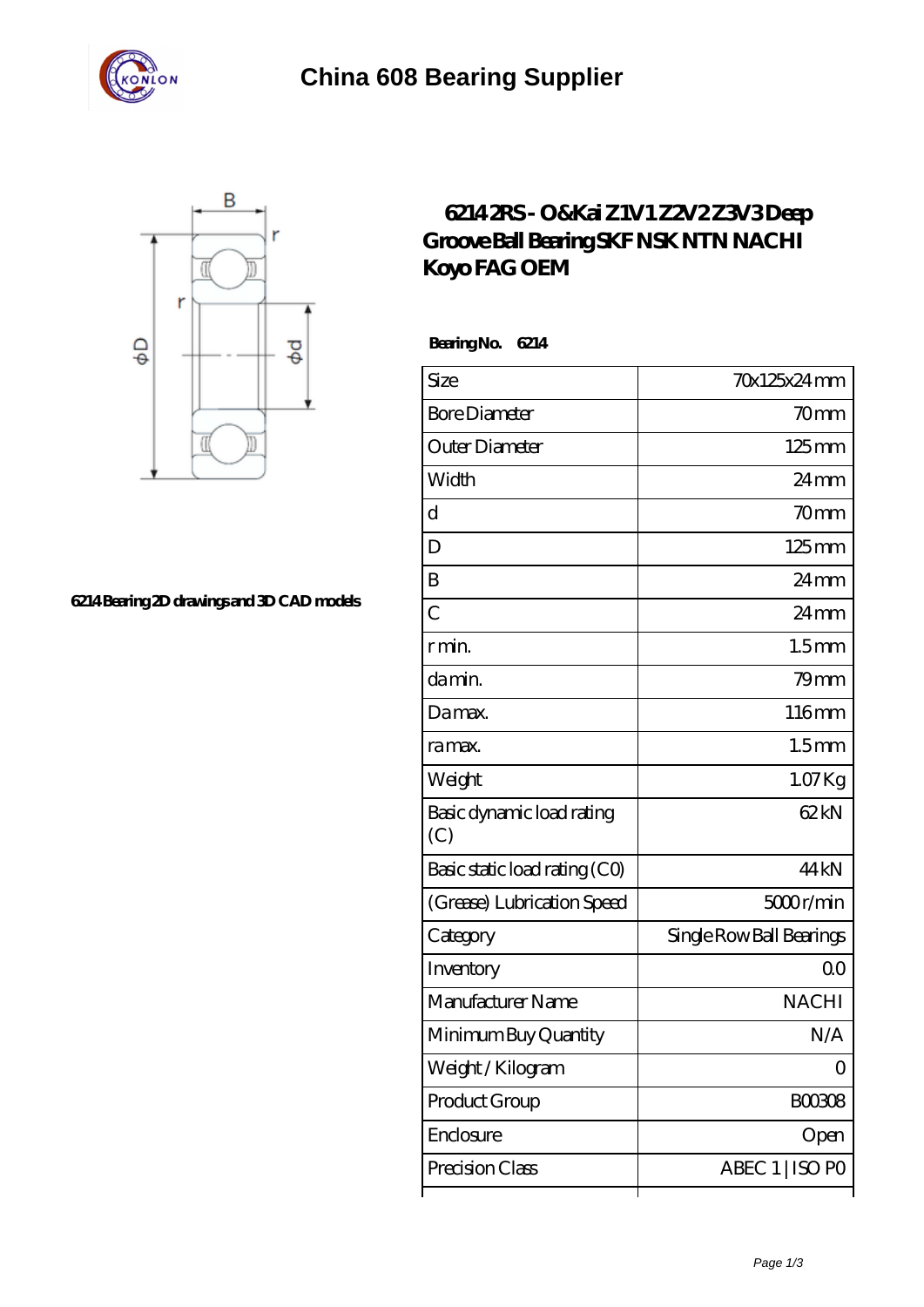

## **[China 608 Bearing Supplier](https://m.stavangerguiden.com)**

| Maximum Capacity / Filling<br>Slot | No                                                                                                                                                                                                                          |
|------------------------------------|-----------------------------------------------------------------------------------------------------------------------------------------------------------------------------------------------------------------------------|
| Rolling Element                    | <b>Ball Bearing</b>                                                                                                                                                                                                         |
| Snap Ring                          | No                                                                                                                                                                                                                          |
| <b>Internal Special Features</b>   | No                                                                                                                                                                                                                          |
| Cage Material                      | Steel                                                                                                                                                                                                                       |
| Internal Clearance                 | CO-Medium                                                                                                                                                                                                                   |
| Inch - Metric                      | Metric                                                                                                                                                                                                                      |
| Long Description                   | 70MM Bore; 125MM<br>Outside Diameter; 24MM<br>Outer Race Width; Open;<br>Ball Bearing, ABEC 1   ISO<br>PQ No Filling Slot; No Snap<br>Ring, No Internal Special<br>Features; CO Medium<br>Internal Clearance; Steel<br>Cage |
| <b>Other Features</b>              | Deep Groove                                                                                                                                                                                                                 |
| Category                           | Single Row Ball Bearing                                                                                                                                                                                                     |
| <b>UNSPSC</b>                      | 31171504                                                                                                                                                                                                                    |
| Harmonized Tariff Code             | 8482.105068                                                                                                                                                                                                                 |
| Noun                               | Bearing                                                                                                                                                                                                                     |
| Keyword String                     | Ball                                                                                                                                                                                                                        |
| Manufacturer URL                   | http://www.nachiamerica.c<br><b>om</b>                                                                                                                                                                                      |
| Outside Diameter                   | 4921 Inch   125 Millimeter                                                                                                                                                                                                  |
| <b>Bore</b>                        | 2756Inch   70Millimeter                                                                                                                                                                                                     |
| <b>Outer Race Width</b>            | Q945Inch   24 Millimeter                                                                                                                                                                                                    |
| Inner Race Width                   | OInch   OMillimeter                                                                                                                                                                                                         |
| <b>Bore Type</b>                   | Cylindrical Bore                                                                                                                                                                                                            |
| Configuration                      | Single Row                                                                                                                                                                                                                  |
| <b>Bore Size</b>                   | 70mm                                                                                                                                                                                                                        |
| Width                              | $24 \,\mathrm{mm}$                                                                                                                                                                                                          |
| Fillet Radius/Chamfer              | 1.5 <sub>mm</sub>                                                                                                                                                                                                           |
| Dynamic Load Rating                | 62,000 N                                                                                                                                                                                                                    |